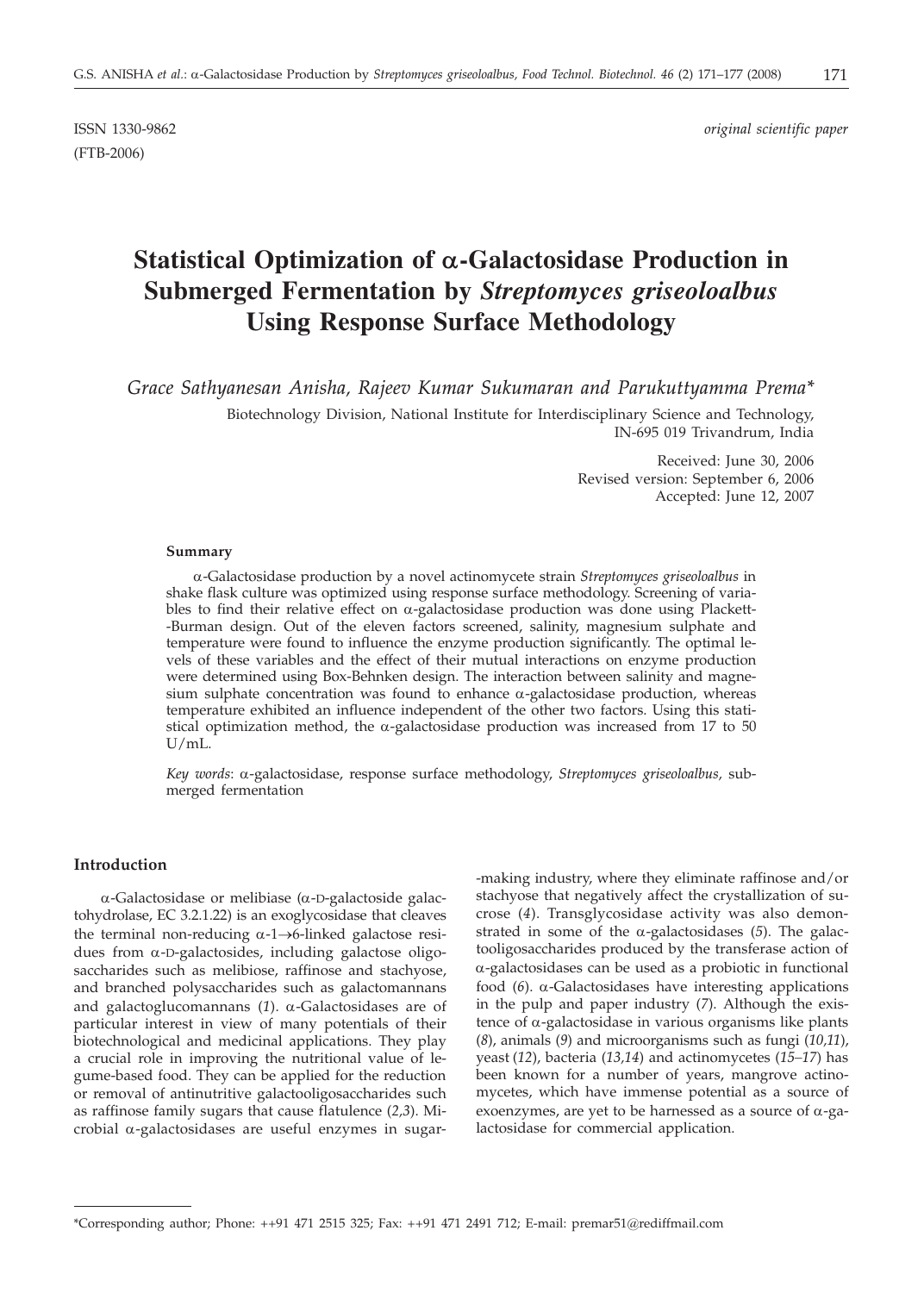The production and characterization of an enzyme are necessary for its industrial application. The first step in achieving this goal is the establishment of a suitable enzyme production technology. The conventional method of medium optimization involves changing one independent variable at a time while fixing all the others at a certain level. This method is very time-consuming and requires a large number of experiments to determine the optimum levels. It does not include the interactive effects among the variables and is therefore unreliable (*18*). Statistical optimization is preferable because it is helpful in evaluating the interactions among the possible influencing parameters with limited number of experiments (*19*). It involves a specific design of experiments, which minimizes the error in determining the effect of parameters, and the results are achieved in an economical manner. Plackett-Burman design and Box- -Behnken design are among the most widely used statistical techniques for optimization of biological processes.

The Plackett-Burman experimental design is a two- -level factorial design, which identifies the critical physicochemical parameters required for elevated enzyme production by screening *N* variables in *N*+1 experiments (*20*), but it does not consider the interaction effect among the variables. The variables that are found significant in this initial screening can be further optimized using response surface methodology (RSM). To the best of our knowledge, there are no reports on the application of statistical methods for the optimization of  $\alpha$ -galactosidase production in submerged fermentation. Here we attempt to increase the production of  $\alpha$ -galactosidase by using *Streptomyces griseoloalbus* through the optimization of process parameters applying statistical methods.

#### **Materials and Methods**

#### *Microorganism*

The actinomycete *Streptomyces griseoloalbus* producing large amounts of extracellular  $\alpha$ -galactosidase was isolated in our laboratory from a soil sample collected from the mangrove regions along the West Coast of India and deposited in Microbial Type Culture Collection (MTCC), Institute of Microbial Technology, Chandigarh, India with accession number 7447. The organism was maintained at 4 °C on starch casein agar slants and was subcultured fortnightly.

#### *Medium composition and culture conditions*

The basal medium used for  $\alpha$ -galactosidase production contained (in  $g/L$ ): locust bean gum 10, yeast extract 3,  $(NH_4)$ <sub>2</sub>HPO<sub>4</sub> 3.03,  $KH_2PO_4$  1.0,  $MgSO_4$ <sup>2</sup>H<sub>2</sub>O 0.49, and 1 mL of trace elements solution. The trace elements solution was composed of (in  $g/L$ ): FeSO<sub>4</sub>·7H<sub>2</sub>O 0.1,  $MnCl<sub>2</sub>·4H<sub>2</sub>O$  0.1 and  $ZnSO<sub>4</sub>·7H<sub>2</sub>O$  0.1. The pH of the medium was adjusted to 6.0. The 250-mL Erlenmeyer flasks containing 90 mL of the medium were inoculated with 10 mL of 48-hour grown inoculum containing  $3.10^{\circ}$ CFU/mL and were incubated in a rotary shaker for 7 days at 30 °C and 150 rpm. Aliquots were withdrawn at regular time intervals according to the experimental set-up and the culture supernatant obtained after centrifugation at 10 000 rpm for 20 min was used as the enzyme preparation.

#### *Optimization of enzyme production*

The optimization of physicochemical factors for a-galactosidase production by *S. griseoloalbus* was carried out in two stages.

# Screening of physicochemical factors using Plackett-Burman design

Plackett-Burman experimental design consisting of a set of 12 experiments was used to determine the relative significance of 11 factors that influenced  $\alpha$ -galactosidase production by *S. griseoloalbus* in submerged fermentation. The complete experimental design is shown in Table 1. The factors or independent variables considered for study included 6 physical factors  $(X_1$  to  $X_6$ , representing pH, temperature, inoculum size, inoculum age, incubation period and agitation, respectively) and 5 nutritional factors  $(X_7$  to  $X_{11}$ , representing carbon source, yeast extract,  $MgSO<sub>4</sub>$ , FeSO<sub>4</sub> and salinity, respectively). All variables except the carbon source were numerical factors and were investigated at two widely spaced levels designated as –1 (low level) and +1 (high level). The carbon source was studied as a categorical factor and the two carbon sources studied were locust bean gum (LBG) and chickpea flour (CPF). The level of salinity was varied by varying the amount of sea water (having a salinity of 3.5 mg/mL) and distilled water in the medium.

#### Optimization of significant variables using Box-Behnken design

Response surface methodology using Box-Behnken design (*21*) was adopted to find the optimum levels of the significant variables (salinity,  $MgSO<sub>4</sub>$  and temperature) and the effects of their mutual interactions on enzyme production. A total of 17 experiments were carried out. Each independent variable was studied at three different levels (low, medium and high, coded as –1, 0 and +1, respectively). The center point of the design was replicated five times for the estimation of error. The experimental design used for the study is shown in Table 2. The software Design-Expert (Version 6.0.6, Stat-Ease, Inc., Minneapolis, USA) was used for experimental design, data analysis and quadratic model building. Each run was performed in triplicate and the average of  $\alpha$ -galactosidase yield obtained was taken as the experimental values of the dependent variable or response (*Y*), while predicted values of the response were obtained from quadratic model fitting techniques. A multiple regression analysis of the data was carried out to define the response in terms of the independent variables. The response surface graphs were obtained to understand the effect of variables individually and in combination, and to determine their optimum levels for maximum  $\alpha$ -galactosidase production.

#### *Validation of the model*

The statistical model was validated with respect to all three significant variables within the design space. A random set of six experimental combinations under the optimized conditions was used for validation of the statistical model.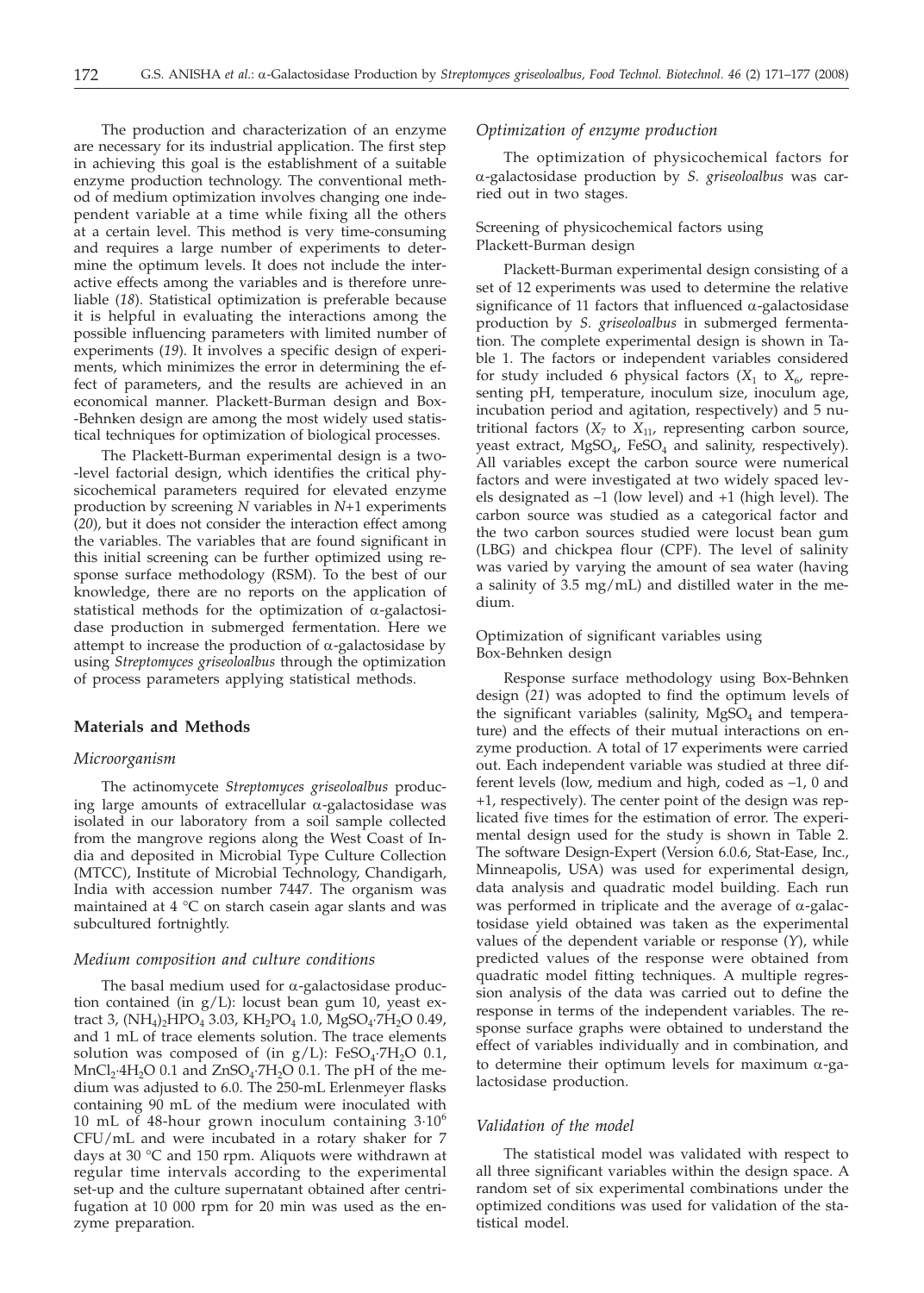| Trial<br>no.   | Variables |       |       |       |       |       |             |       |                | $\alpha$ -Galactosidase<br>yield |          |       |
|----------------|-----------|-------|-------|-------|-------|-------|-------------|-------|----------------|----------------------------------|----------|-------|
|                | $X_1$     | $X_2$ | $X_3$ | $X_4$ | $X_5$ | $X_6$ | $X_7$       | $X_8$ | X <sub>9</sub> | $X_{10}$                         | $X_{11}$ | U/mL  |
| $\mathbf{1}$   | $+1$      | $+1$  | $-1$  | $+1$  | $-1$  | $-1$  | <b>LBG</b>  | $+1$  | $+1$           | $+1$                             | $-1$     | 0.96  |
| $\overline{2}$ | $-1$      | $-1$  | $-1$  | $+1$  | $+1$  | $+1$  | LBG         | $+1$  | $+1$           | $-1$                             | $+1$     | 2.75  |
| 3              | $+1$      | $+1$  | $-1$  | $+1$  | $+1$  | $-1$  | <b>CPF</b>  | $-1$  | $-1$           | $-1$                             | $+1$     | 23.70 |
| $\overline{4}$ | $-1$      | $+1$  | $+1$  | $-1$  | $+1$  | $-1$  | <b>LBG</b>  | $-1$  | $+1$           | $+1$                             | $+1$     | 14.10 |
| 5              | $-1$      | $-1$  | $-1$  | $-1$  | $-1$  | $-1$  | <b>LBG</b>  | $-1$  | $-1$           | $-1$                             | $-1$     | 2.30  |
| 6              | $-1$      | $+1$  | $-1$  | $-1$  | $-1$  | $+1$  | ${\rm LBG}$ | $+1$  | $-1$           | $+1$                             | $+1$     | 25.08 |
| 7              | $-1$      | $-1$  | $+1$  | $+1$  | $+1$  | $-1$  | <b>CPF</b>  | $+1$  | $-1$           | $+1$                             | $-1$     | 3.06  |
| 8              | $-1$      | $+1$  | $+1$  | $+1$  | $-1$  | $+1$  | <b>CPF</b>  | $-1$  | $+1$           | $-1$                             | $-1$     | 6.20  |
| 9              | $+1$      | $+1$  | $+1$  | $-1$  | $+1$  | $+1$  | <b>CPF</b>  | $+1$  | $-1$           | $-1$                             | $-1$     | 13.10 |
| 10             | $+1$      | $-1$  | $+1$  | $+1$  | $-1$  | $+1$  | <b>LBG</b>  | $-1$  | $-1$           | $+1$                             | $+1$     | 24.40 |
| 11             | $+1$      | $-1$  | $-1$  | $-1$  | $+1$  | $+1$  | <b>CPF</b>  | $-1$  | $+1$           | $+1$                             | $-1$     | 4.60  |
| 12             | $+1$      | $-1$  | $+1$  | $-1$  | $-1$  | $-1$  | <b>CPF</b>  | $+1$  | $+1$           | $-1$                             | $+1$     | 8.90  |

Table 1. Plackett-Burman experimental design matrix with a-galactosidase production by *S. griseoloalbus*

+1, high level; –1, low level

LBG, locust bean gum; CPF, chickpea flour

*X*1*,* pH at a high level of 7.0 and low level of 5; *X*2*,* temperature at a high level of 33 °C and low level of 27 °C; *X*3*,* inoculum size at a high level of 4.5.10<sup>6</sup> CFU and a low level of 1.5.10<sup>6</sup> CFU;  $X_4$ , age of inoculum at a high level of 96 h and a low level of 48 h;  $X_5$ , incubation period at a high level of 120 h and a low level of 72 h; *X*6*,* agitation at a high level of 175 rpm and a low level of 125 rpm; X7, carbon source as a categorical variable; X<sub>8</sub>, yeast extract at a high level of 4 g/L and a low level of 2 g/L; X9, MgSO4 at a high le-<br>vel of 0.98 g/L and a low level of 0 g/L; X<sub>10</sub>, FeSO4 at high level of 2·10<sup>-5</sup> g of 1.92 mg/mL and a low level of 0.96 mg/mL

|                |                  |        | Variables                     |                  | $\alpha$ -Galactosidase yield |        |             |              |            |
|----------------|------------------|--------|-------------------------------|------------------|-------------------------------|--------|-------------|--------------|------------|
| Trial<br>no.   | y(salinity)      |        | $\gamma$ (MgSO <sub>4</sub> ) |                  |                               |        | Temperature |              | y(biomass) |
|                |                  | mg/mL  | g/L                           |                  | $^{\circ}\mathrm{C}$          |        | mg/mL       | U/mL         |            |
|                | Coded            | Actual | Coded                         | Actual           | Coded                         | Actual |             | Experimental | Predicted  |
| $\mathbf{1}$   | $\boldsymbol{0}$ | 1.92   | $-1$                          | $\boldsymbol{0}$ | $-1$                          | 27     | 1.7         | 27.8         | 28.5       |
| $\overline{2}$ | $\boldsymbol{0}$ | 1.92   | $\theta$                      | 0.13             | $\mathbf{0}$                  | 30     | 2.9         | 35.6         | 35.6       |
| 3              | $\theta$         | 1.92   | $+1$                          | 0.25             | $+1$                          | 33     | 2.6         | 33.8         | 33.1       |
| 4              | $+1$             | 2.49   | $+1$                          | 0.25             | $\theta$                      | 30     | 3.1         | 35.9         | 36.1       |
| 5              | $\theta$         | 1.92   | $\theta$                      | 0.13             | $\mathbf{0}$                  | 30     | 2.9         | 35.8         | 35.6       |
| 6              | $+1$             | 2.49   | $\boldsymbol{0}$              | 0.13             | $-1$                          | 27     | $1.8\,$     | 28.6         | 28.7       |
| 7              | $-1$             | 1.34   | $\theta$                      | 0.13             | $-1$                          | 27     | 1.8         | 28.1         | 27.5       |
| 8              | $\theta$         | 1.92   | $\boldsymbol{0}$              | 0.13             | $\theta$                      | 30     | 2.9         | 35.7         | 35.6       |
| 9              | $\theta$         | 1.92   | $\mathbf{0}$                  | 0.13             | $\mathbf{0}$                  | 30     | 2.9         | 35.5         | 35.6       |
| 10             | $-1$             | 1.34   | $\theta$                      | 0.13             | $+1$                          | 33     | 2.1         | 31.4         | 31.2       |
| 11             | $-1$             | 1.34   | $-1$                          | $\boldsymbol{0}$ | $\overline{0}$                | 30     | 2.6         | 34.3         | 34.1       |
| 12             | $\theta$         | 1.92   | $\theta$                      | 0.13             | $\theta$                      | 30     | 2.9         | 35.2         | 35.6       |
| 13             | $+1$             | 2.49   | $\theta$                      | 0.13             | $+1$                          | 33     | 2.5         | 33.4         | 34.0       |
| 14             | $\mathbf{0}$     | 1.92   | $-1$                          | $\boldsymbol{0}$ | $+1$                          | 33     | 2.3         | 32.6         | 33.0       |
| 15             | $+1$             | 2.49   | $-1$                          | $\boldsymbol{0}$ | $\mathbf{0}$                  | 30     | 2.7         | 35.2         | 34.3       |
| 16             | $-1$             | 1.34   | $+1$                          | 0.25             | $\theta$                      | 30     | 2.2         | 31.4         | 32.4       |
| 17             | $\boldsymbol{0}$ | 1.92   | $+1$                          | 0.25             | $-1$                          | 27     | 2.0         | 29.1         | 28.6       |

Table 2. Box-Behnken design matrix with biomass, experimental and predicted values of  $\alpha$ -galactosidase production by *S. griseoloalbus*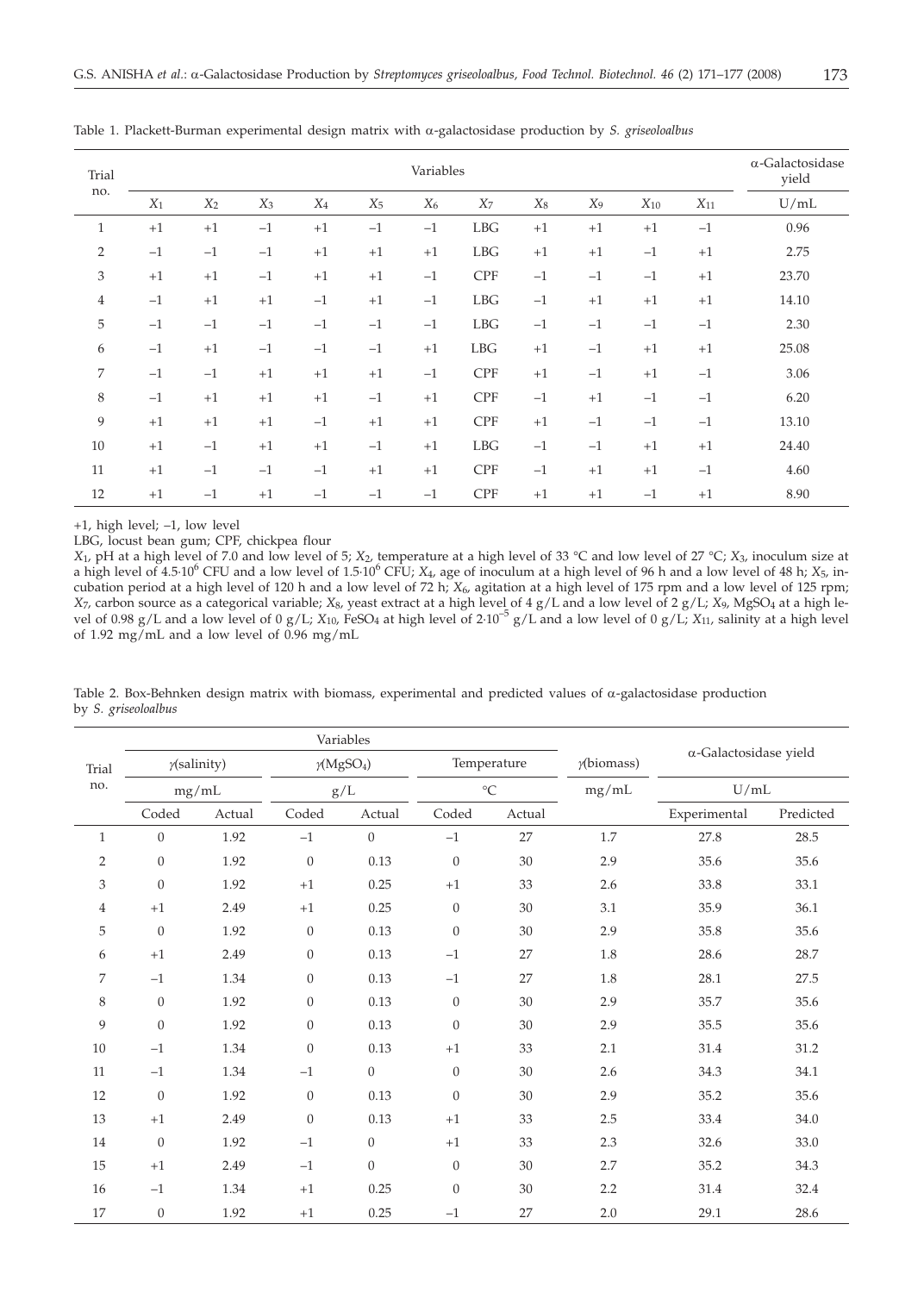#### *Enzyme assay*

The activity of  $\alpha$ -galactosidase was routinely determined according to the method of Dey and Pridham (*22*) using *p*-nitrophenyl-a-D-galactopyranoside (*p*NPG), with minor modifications. The *p*NPG hydrolyzing activity was estimated by incubating  $100 \mu L$  of enzyme with 50 µL of 2 mM *pNPG* and 850 µL of 0.1 M McIlvaine buffer (citrate-Na<sub>2</sub>HPO<sub>4</sub>, pH=7.0) at 55 °C for 10 min. The reaction was terminated by the addition of 2 mL of 1 M sodium carbonate. The *p*-nitrophenol released was estimated spectrophotometrically by absorbance at 400 nm. One unit (U) of enzyme activity was defined as the amount of enzyme that liberated one  $\mu$ mol of *p*-nitrophenol per minute under the assay conditions.

#### *Analytical procedures*

Total soluble protein in the culture filtrate was determined by the method of Lowry *et al.* (*23*) using bovine serum albumin as standard. The biomass was estimated by determining the dry mass of the mycelium after it had been dried to constant mass in an oven at 80 °C. The salinity of sea water was measured using salinometer. All experiments were carried out in triplicate to check the reproducibility of the results.

## **Results and Discussion**

#### *Screening of parameters using Plackett-Burman design*

*S. griseoloalbus* produced 17 U/mL of a-galactosidase in the basal medium (*24*). The Plackett-Burman experimental design used for the screening of physicochemical factors influencing  $\alpha$ -galactosidase production by *S. griseoloalbus* along with the corresponding experimental and predicted values of response is shown in Table 1.

Table 3 shows the coefficient of each variable (indicative of its effect), degree of freedom, standard error, and Prob>F value. The positive or negative sign of the coefficient of a tested variable indicates whether an increase in the level of that tested variable enhanced or inhibited  $\alpha$ -galactosidase production within the tested limits. The variables  $X_1$ ,  $X_2$ ,  $X_3$ ,  $X_6$ ,  $X_7$ ,  $X_{10}$  and  $X_{11}$  had a

positive effect on  $\alpha$ -galactosidase production, while the rest had a negative influence. The Prob>F value is used as a tool to check the significance of each variable. A Prob>F lower than 0.0500 indicates that the effect of the parameter in question can be considered as significant at 95 % confidence level. Therefore, the variables  $X_2$ ,  $X_9$  and *X*<sup>11</sup> were found to be statistically significant in affecting  $\alpha$ -galactosidase production, whereas all the other variables were insignificant. The magnitude of the coefficient of each variable indicated the intensity of its effect on the studied response. The greater the magnitude, the higher was the significance of that variable. Thus salinity had the highest influence on  $\alpha$ -galactosidase production compared to the other factors. This is probably because higher salinity is essential for the normal growth of the actinomycete *S. griseoloalbus*, which was originally isolated from mangrove soil sample. Salinity of the medium was adjusted by varying the amount of sea water and distilled water rather than adding NaCl, because the sea water is rich in numerous micronutrients other than NaCl, which can promote the growth of mangrove and marine microorganisms.

# *Optimization of significant variables using Box-Behnken design*

Based on the results of screening experiments by Plackett-Burman design, those variables with Prob>F value lower than 0.0500 were selected and further optimized using Box-Behnken design. The Box-Behnken design along with the corresponding experimental and predicted values of the  $\alpha$ -galactosidase yield and biomass is given in Table 2. The data were analyzed by multiple regression analysis using the Design-Expert software and the following equation was obtained:

$$
\begin{array}{l}\nY=35.6285+0.9827x_1+0.0297x_2+2.2344x_3-\\
-0.9096x_1^2-0.4694x_2^2-4.298x_3^2+0.8991x_1x_2+\\
+0.3866x_1x_3-0.0113x_2x_3\n\end{array}\n\tag{1/}
$$

where  $Y$  is the predicted value of  $\alpha$ -galactosidase yield and  $x_1$ ,  $x_2$  and  $x_3$  are the coded values for salinity, MgSO<sub>4</sub> concentration and temperature, respectively.

The experimental data were statistically analyzed by the analysis of variance (ANOVA) and the results are

Table 3. Results of screening experiments using Plackett-Burman design

| Factor (variable)                    | Coefficient estimate | Degree of freedom | Standard error | Prob>F |
|--------------------------------------|----------------------|-------------------|----------------|--------|
| Intercept                            | 10.7730              |                   | 0.9333         | 0.0055 |
| $pH(X_1)$                            | 1.8405               |                   | 0.9333         | 0.1057 |
| Temperature $(X_2)$                  | 3.1055               |                   | 0.9333         | 0.0208 |
| Inoculum size $(X_3)$                | 0.8745               |                   | 0.9333         |        |
| Inoculum age $(X_4)$                 | $-0.5811$            |                   | 0.9333         |        |
| Incubation period $(X_5)$            | $-0.5471$            |                   | 0.9333         |        |
| Agitation $(X_6)$                    | 1.9311               |                   | 0.9333         | 0.0933 |
| Carbon source $(X_7)$                | 1.1628               |                   | 0.9333         |        |
| Yeast extract $(X_8)$                | $-1.7945$            |                   | 0.9333         | 0.1125 |
| MgSO <sub>4</sub> (X <sub>9</sub> )  | $-4.5028$            |                   | 0.9333         | 0.0048 |
| FeSO <sub>4</sub> (X <sub>10</sub> ) | 1.2655               |                   | 0.9333         |        |
| Salinity $(X_{11})$                  | 5.7195               |                   | 0.9333         | 0.0017 |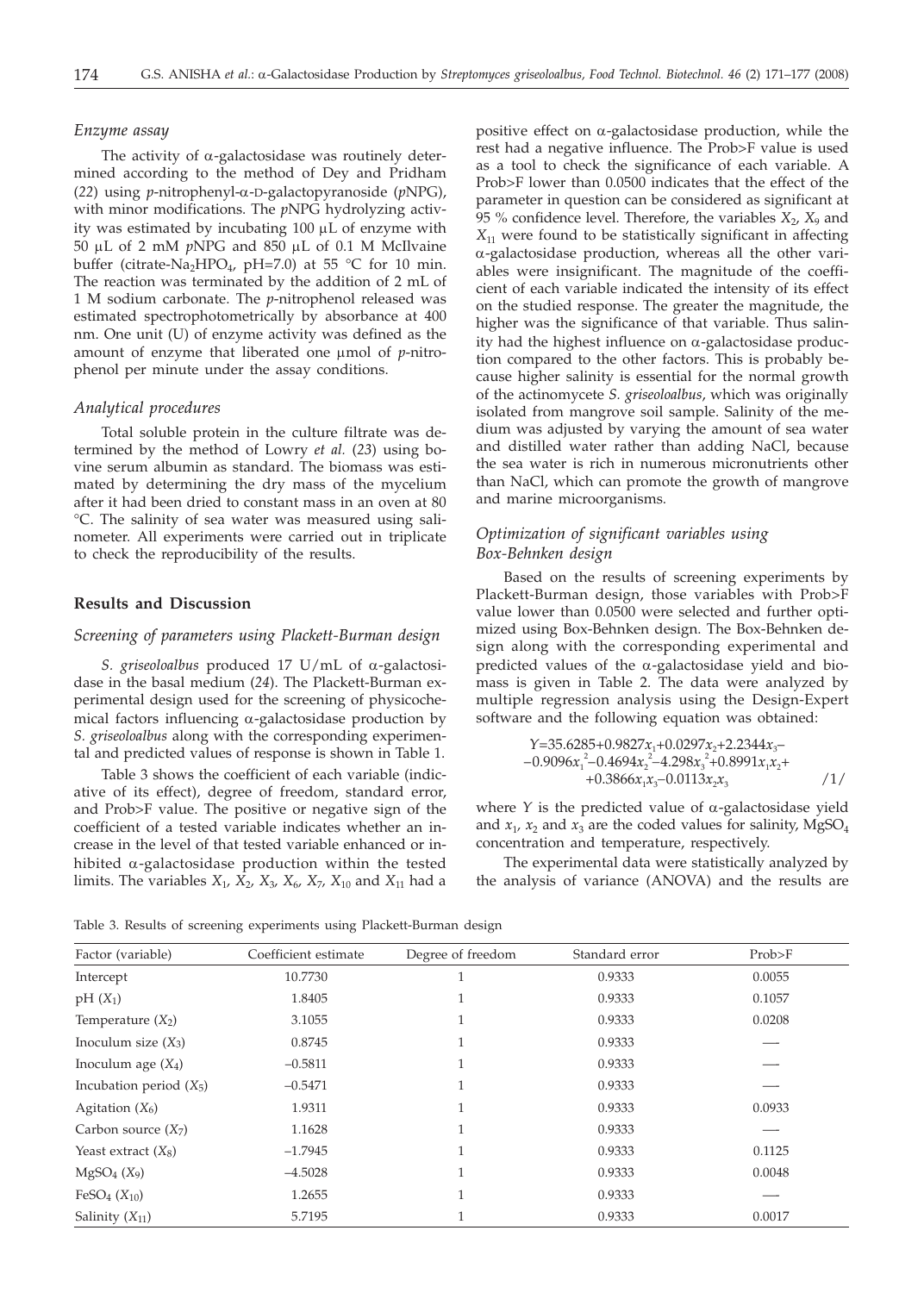shown in Table 4. The ANOVA of the quadratic regression model indicated that the model was highly significant, as the F-value for the model was 24.67. There was only 0.02 % chance that the 'model F-value' this large could occur due to noise. The Prob>F value of the model was 0.0002, which also confirmed that the model was highly significant. The coefficient estimate and the corresponding Prob>F values (Table 4) suggested that among the independent variables studied, salinity and temperature as well as the squared terms of these two variables had a significant effect on  $\alpha$ -galactosidase production by *S. griseoloalbus*.

The coefficient of variation (CV), indicative of the degree of precision with which the treatments are compared, had a lower value (2.38 %), showing greater reliability. Also, the multiple regression coefficient  $(R^2)$  had a value of 0.9694, indicating that the model could explain up to 96.94 % of the variability of the response. The value of  $\mathbb{R}^2$  (0.9694) indicated a good agreement between the experimental and predicted values of  $\alpha$ -galactosidase yield. The signal to noise ratio (adequate precision) for the model was higher than 4 (14.21), indicating a good fit.

The effect of the interaction of various physicochemical parameters on a-galactosidase production by *S. griseoloalbus* was investigated by plotting the response surface curves against any two independent variables while keeping the third independent variable at the '0' level. Thus three response surfaces were obtained by considering all the possible combinations. The interactive roles of salinity,  $MgSO<sub>4</sub>$  concentration and temperature on a-galactosidase production by *S. griseoloalbus* are illustrated in the three-dimensional curves of the calculated response surface shown in Figs. 1–3. An increase in  $\alpha$ -galactosidase production was observed when the salinity was increased together with an increase in the concentration of  $MgSO<sub>4</sub>$  (Fig. 1), and the highest enzyme activity (35.9 U/mL, Table 2) was obtained when the salinity and  $MgSO_4$  concentration were 2.49 mg/mL and  $0.25$  g/L, respectively. Within the tested limits, when the



**Fig. 1.** The three-dimensional response surface (a) and the contour plot (b) showing the relative influence of salinity and MgSO4 on a-galactosidase production by *S. griseoloalbus*

salinity was low, the  $\alpha$ -galactosidase yield was also low, regardless of the MgSO4 concentration and *vice versa*. In the initial screening experiments using Plackett-Burman design,  $MgSO<sub>4</sub>$  was found to exhibit a negative effect on  $\alpha$ -galactosidase production at the higher tested level  $(0.98 \text{ g/L})$ . The results of final optimization with RSM

Table 4. Analysis of variance (ANOVA) for the response surface quadratic model

| Source          | Sum of squares | Degree of freedom | Mean square      | F-value    | Prob>F   |
|-----------------|----------------|-------------------|------------------|------------|----------|
| Model           | 137.1738       | 9                 | 15.241530        | 26.015930  | 0.0002   |
| $x_1$           | 7.7261         |                   | 7.726184         | 13.187900  | 0.0095   |
| $x_2$           | 0.0070         |                   | 0.007057         | 0.012045   | 0.9179   |
| $x_3$           | 39.9407        |                   | 39.940790        | 68.175340  | < 0.0001 |
| $x_1^2$         | 3.4836         |                   | 3.483672         | 5.946315   | 0.0493   |
| $x_2^2$         | 0.9278         |                   | 0.927831         | 1.583724   | 0.2600   |
| $x_3^2$         | 77.7820        |                   | 77.782040        | 132.766900 | < 0.0001 |
| $x_1 x_2$       | 3.2340         | $\mathbf{1}$      | 3.234063         | 5.520254   | 0.0560   |
| $x_1 x_3$       | 0.5979         | $\mathbf{1}$      | 0.597993         | 1.020720   | 0.3580   |
| $x_2 x_3$       | 0.0005         | 1                 | 0.000518         | 0.000883   | 0.9777   |
| Residual        | 4.1009         | 7                 | 0.585854         |            |          |
| Lack of fit     | 4.1009         | 3                 | 1.366993         | 24.440000  | 0.0049   |
| Pure error      | $\mathbf{0}$   | $\overline{4}$    | $\boldsymbol{0}$ |            |          |
| Corrected total | 141.2748       | 16                |                  |            |          |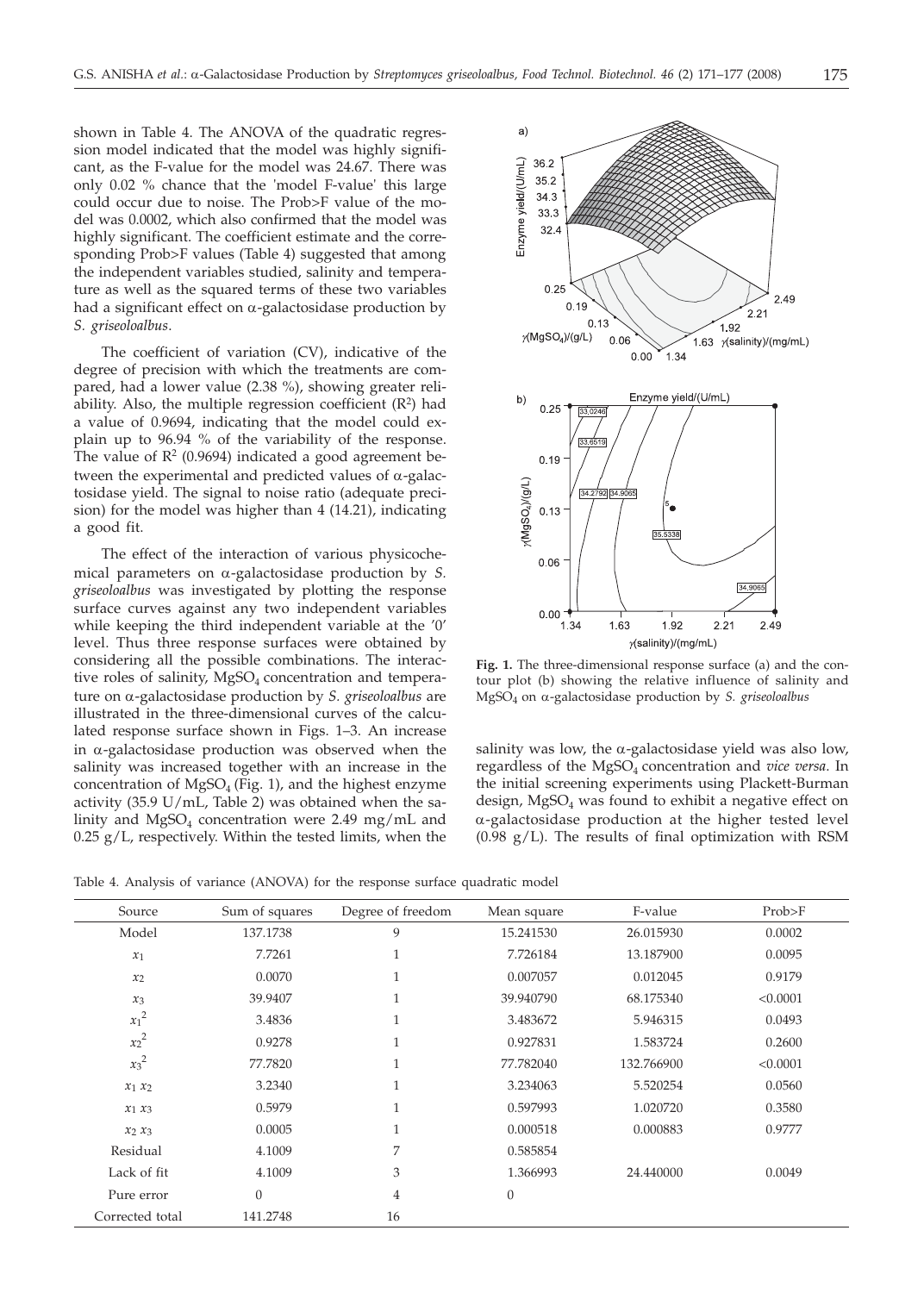suggest that a concentration of at least  $0.25$  g/L of MgSO<sub>4</sub> is necessary for enhanced  $\alpha$ -galactosidase production, as the enzyme activity decreased in the absence of MgSO<sub>4</sub>. In the present study the  $\alpha$ -galactosidase production was found to be growth associated since higher activities correlated with higher biomass (Table 2). Thus it was further emphasized that a relatively higher salinity was essential for the better growth of *S. griseoloalbus*. It has already been established that the microbial production of a-galactosidase varies with growth rate (*25*) and its activity increases with the increase in biomass concentration (*11*).

The response surfaces in Figs. 2 and 3 show the effect of temperature on  $\alpha$ -galactosidase production in combination with the other two variables, where it can be seen that the influence of temperature is independent from the other two variables. Growth of the organism and  $\alpha$ -galactosidase production increased with the increase in temperature up to the optimum level, after which growth declined and the associated enzyme production also dropped. The effect was the same at all concentrations of sea water and MgSO<sub>4</sub>. The results indicate that the independent influence of temperature on  $\alpha$ -galactosidase production masked the effects of the other two variables.

From the response surface graphs it could be concluded that the optimum values of salinity,  $MgSO<sub>4</sub>$  and temperature for the maximum production of  $\alpha$ -galactosidase by *S. griseoloalbus* were in the range of 1.92–2.49 mg/mL, 0.13–0.25 g/L and 30–31 °C, respectively.



**Fig. 2.** The influence of temperature and salinity on  $\alpha$ -galactosidase production by *S. griseoloalbus*

|  |  | Table 5. Validation experiments |
|--|--|---------------------------------|
|--|--|---------------------------------|



**Fig. 3.** The influence of temperature and  $MgSO_4$  on  $\alpha$ -galactosidase production by *S. griseoloalbus*

#### *Validation of the model*

In order to validate the adequacy of the model, a total of six verification experiments were conducted under various fermentation conditions within the experimental range. The design matrix showing the uncoded values of the independent variables along with the experimental and predicted values of  $\alpha$ -galactosidase yield are given in Table 5. The results indicate that the model was satisfactory and could enhance the enzyme yield considerably.

Optimization of a-galactosidase production by *Streptomyces erythrus* under submerged fermentation was reported by Elshafei *et al.* (*17*), but it did not deal with statistical optimization of the process. Srinivas *et al.* (*26*) reported the use of Plackett-Burman design for rapid screening of nutrients for the production of  $\alpha$ -galactosidase by *Aspergillus niger* MRSS 234 in solid-state fermentation system and a 73 % increase in enzyme production was achieved. Statistical optimization of  $\alpha$ -galactosidase production by *S. griseoloalbus* resulted in 194 % increase compared to the unoptimized medium.

#### **Conclusions**

There is a growing acceptance for the use of statistical experimental designs in biotechnology. The application of statistical design for screening and optimization

|              |                     |                               |                 | $\alpha$ -Galactosidase yield<br>U/mL |           |  |
|--------------|---------------------|-------------------------------|-----------------|---------------------------------------|-----------|--|
| Trial<br>no. | $\gamma$ (salinity) | $\gamma$ (MgSO <sub>4</sub> ) | Temperature     |                                       |           |  |
|              | mg/mL               | g/L                           | $\rm ^{\circ}C$ | Experimental                          | Predicted |  |
|              | 2.05                | 0.17                          | 30              | 50.3                                  | 36.0      |  |
| C            | 2.10                | 0.09                          | 30              | 48.6                                  | 36.0      |  |
| 3            | 2.38                | 0.22                          | 31              | 35.3                                  | 36.4      |  |
| 4            | 2.16                | 0.15                          | 30              | 32.1                                  | 36.2      |  |
| 5            | 2.34                | 0.19                          | 30              | 31.6                                  | 36.3      |  |
| 6            | 2.19                | 0.11                          | 30              | 49.8                                  | 36.0      |  |